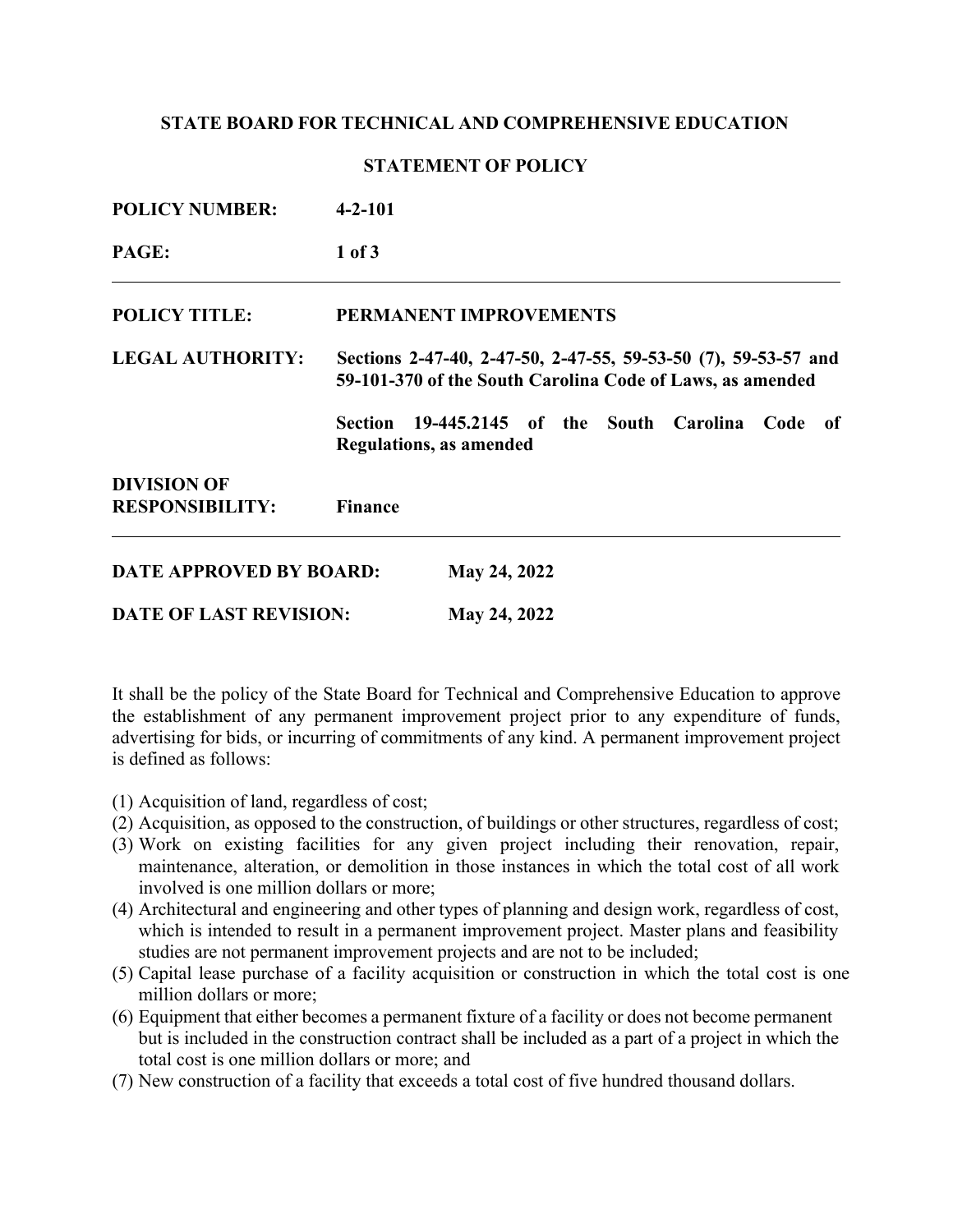# **STATE BOARD FOR TECHNICAL AND COMPREHENSIVE EDUCATION**

## **STATEMENT OF POLICY**

| <b>POLICY NUMBER:</b> | $4 - 2 - 101$ |
|-----------------------|---------------|
| PAGE:                 | 2 of 3        |

A college that has been authorized or appropriated capital improvement bond funds, capital reserve fund or state appropriated funds, or state infrastructure bond funds by the GeneralAssembly for capital improvements shall process a permanent improvement project, regardlessof the amount.

Each college is required to submit an annual Comprehensive Permanent Improvement Plan (CPIP) describing its physical work program for year one, its requests for Capital Improvement Bond (CIB) funding in year two, and its tentative work plan for three years into the future for a total of five years. CPIP projects for year one and year two shall be submitted to the State Board for approval at the July meeting each year.

SBTCE staff may approve budget increases up to \$500,000 or 10% of the total budget, whichever is greater, for projects previously approved by the Board. All interim projects (new projects not included in year one or year two of the most recent CPIP) or increases to previously approved projects greater than \$500,000 or 10% of the total budget, whichever is greater, are subject to action by the Board. All project close-outs, budget decreases, and changes in funding sources may also be approved by SBTCE staff. Architectural and engineering and other types of planning and design work for new projects may be approved by staff. Projects for which the General Assembly provided capital improvement bond funds, capital reserve funds, state- appropriated funds, or state infrastructure bond funds and for which the total budget is less than \$2,500,000, shall require staff approval only.

Routine repair, replacement, and maintenance projects may be submitted at any time for approval at staff level. The following examples illustrate the types of projects that are considered routine repair, replacement, and maintenance of existing facilities:

- 1. Roof repair/replacement
- 2. Building system modifications (HVAC, plumbing, electrical, etc.)
- 3. Interior refurbishment without major reconfiguration of interior space
- 4.Exterior refurbishment (waterproofing, window replacement, etc.) excluding additions beyond approximately 1,000 sq. feet
- 5.Renovation with a total budget of less than \$1,000,000 that does not result in major building use change or additions beyond approximately 1,000 sq. feet
- 6. Code compliance (ADA, elevator, fire, electrical, etc.)
- 7.Infrastructure modifications/replacement (communications systems, sewers, waterlines, steam lines, etc.)

Staff shall provide to the Board at each meeting a written summary of the permanent improvement actions that were approved in accordance with this staff delegation authority.